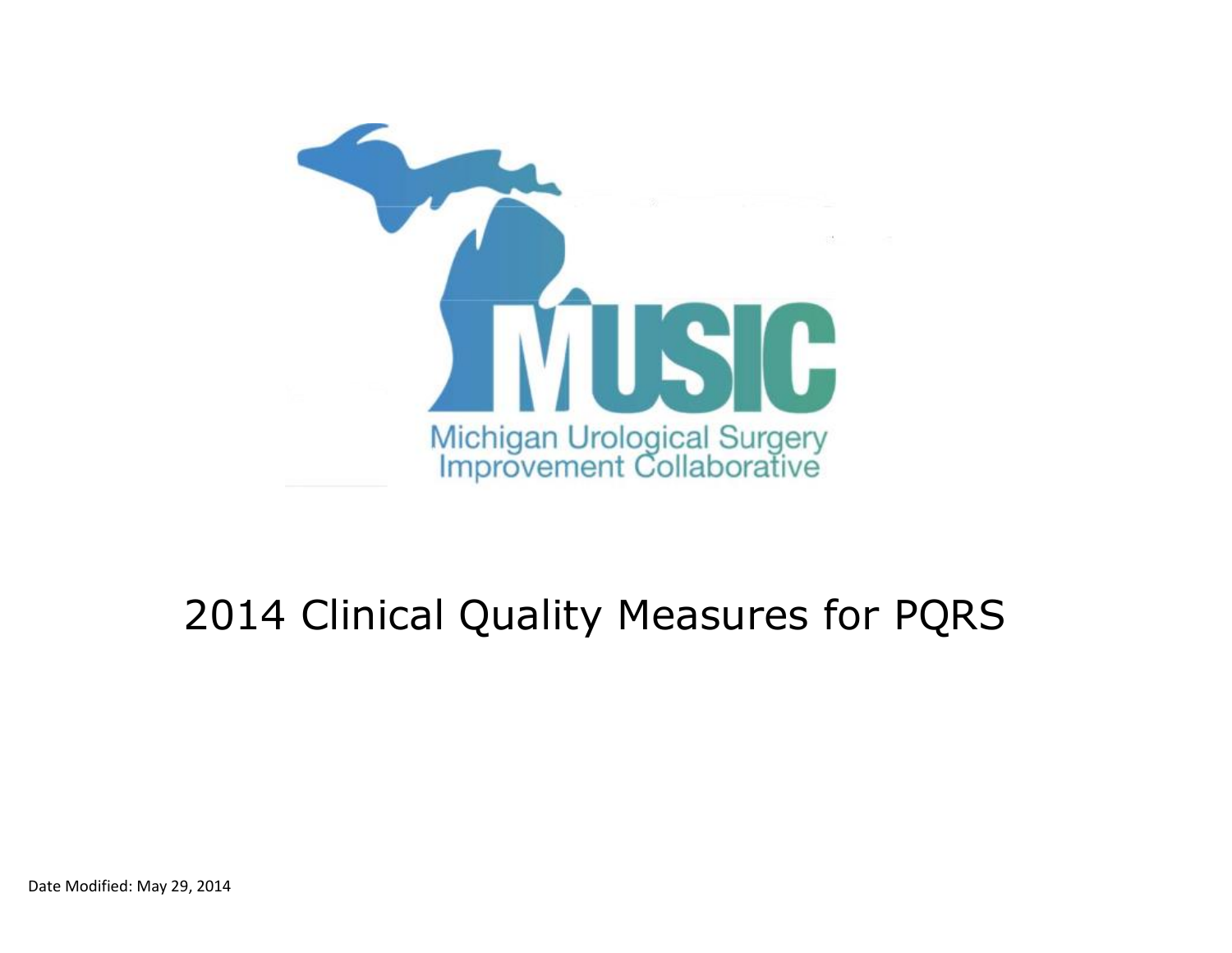| #                      | <b>Domain</b>                       | <b>Measure Title/Description</b>                                                                                                                                                                                                                                                                                                                                                                                                                             | <b>Type</b> | Denominator                                                                                                            | Numerator                                                                                                                                                                | <b>Denominator Exclusions/Exceptions</b>                                                                                                                                                                   | Rationale                                          |
|------------------------|-------------------------------------|--------------------------------------------------------------------------------------------------------------------------------------------------------------------------------------------------------------------------------------------------------------------------------------------------------------------------------------------------------------------------------------------------------------------------------------------------------------|-------------|------------------------------------------------------------------------------------------------------------------------|--------------------------------------------------------------------------------------------------------------------------------------------------------------------------|------------------------------------------------------------------------------------------------------------------------------------------------------------------------------------------------------------|----------------------------------------------------|
| <b>MUSIC</b><br>QCDR-1 | Patient<br>Safety                   | Prostate Biopsy: Compliance with AUA best practices for<br>antibiotic prophylaxis for transrectal ultrasound-guided<br>(TRUS) biopsy                                                                                                                                                                                                                                                                                                                         | Process     | # of prostate biopsies<br>for patients aged 30 or<br>older                                                             | # of biopsies where a<br>compliant antibiotic<br>regimen was given                                                                                                       | Non-TRUS biopsies; biopsies performed<br>in patients < 30 years of age; biopsies<br>performed in patients that have had<br>prior treatment for prostate cancer                                             | Evidence-based care                                |
| <b>MUSIC</b><br>QCDR-2 | Effective<br><b>Clinical Care</b>   | Unplanned Hospital Admission within 30 Days of TRUS<br>Biopsy: Percentage of biopsies where patients aged 30<br>years and older had an unplanned hospital admission within<br>30 days of biopsy                                                                                                                                                                                                                                                              | Outcome     | # of prostate biopsies<br>for patients aged 30 or<br>older                                                             | # of biopsies where a<br>hospital admission<br>resulted within 30 days<br>of the procedure                                                                               | Biopsies performed in patients < 30<br>years of age; biopsies performed in<br>patients that have had prior treatment<br>for prostate cancer                                                                | Metric of safety of<br>medical care                |
| 102                    | Efficiency<br>and Cost<br>Reduction | Prostate Cancer: Avoidance of Overuse of Bone Scan for<br>Staging Low Risk Prostate Cancer Patients: Percentage of<br>patients, regardless of age, with a diagnosis of prostate<br>cancer at low risk of recurrence receiving interstitial<br>prostate brachytherapy, OR external beam radiotherapy to<br>the prostate, OR radical prostatectomy, OR cryotherapy<br>who did not have a bone scan performed at any time since<br>diagnosis of prostate cancer | Process     | PQRS Measure - See<br>Measure<br>Title/Description                                                                     | PQRS Measure - See<br>Measure<br>Title/Description                                                                                                                       | Patients that have had prior treatment<br>for prostate cancer                                                                                                                                              | PQRS Measure - See<br>Measure<br>Title/Description |
| <b>MUSIC</b><br>QCDR-3 | Efficiency<br>and Cost<br>Reduction | Prostate Cancer: Avoidance of Overuse of CT Scan for<br>Staging Low Risk Prostate Cancer Patients: Percentage of<br>patients, regardless of age, with a diagnosis of prostate<br>cancer at low risk of recurrence receiving interstitial<br>prostate brachytherapy, OR external beam radiotherapy to<br>the prostate, OR radical prostatectomy, OR cryotherapy<br>who did not have a CT scan performed at any time since<br>diagnosis of prostate cancer     | Process     | # of low-risk prostate<br>cancer patients 30<br>years or older receiving<br>brachytherapy, EBRT,<br>RP, or cryotherapy | # of low risk prostate<br>cancer patients receiving<br>brachytherapy, EBRT, RP,<br>or cryotherapy who did<br>not have a CT scan since<br>diagnosis of prostate<br>cancer | Prostate cancer patients < 30 years of<br>age; prostate cancer patients receiving<br>an alternate form of treatment from<br>those specified; patients that have had<br>prior treatment for prostate cancer | Metric of appropriate<br>resource utilization      |
| 104                    | Effective<br><b>Clinical Care</b>   | Prostate Cancer: Adjuvant Hormonal Therapy for High Risk<br>Prostate Cancer Patients: Percentage of patients, regardless<br>of age, with a diagnosis of prostate cancer at high risk of<br>recurrence receiving external beam radiotherapy to the<br>prostate who were prescribed adjuvant hormonal therapy<br>(GnRH agonist or antagonist)                                                                                                                  | Process     | PORS Measure - See<br>Measure<br>Title/Description                                                                     | PQRS Measure - See<br>Measure<br>Title/Description                                                                                                                       | Patients that have had prior treatment<br>for prostate cancer                                                                                                                                              | PQRS Measure - See<br>Measure<br>Title/Description |
| 194                    | Effective<br><b>Clinical Care</b>   | Oncology: Cancer Stage Documented: Percentage of<br>patients, regardless of age, with a diagnosis of cancer who<br>are seen in the ambulatory setting who have a baseline<br>American Joint Committee on Cancer (AJCC) cancer stage or<br>documentation that the cancer is metastatic in the medical<br>record at least once during the 12 month reporting period                                                                                            | Process     | PQRS Measure - See<br>Measure<br>Title/Description                                                                     | PQRS Measure - See<br>Measure<br>Title/Description                                                                                                                       | Patients that have had prior treatment<br>for prostate cancer                                                                                                                                              | PQRS Measure - See<br>Measure<br>Title/Description |
| 250                    | Effective<br><b>Clinical Care</b>   | Radical Prostatectomy Pathology Reporting: Percentage of<br>radical prostatectomy pathology reports that include the pT<br>category, the pN category, the Gleason score and a<br>statement about margin status                                                                                                                                                                                                                                               | Process     | PQRS Measure - See<br>Measure<br>Title/Description                                                                     | PQRS Measure - See<br>Measure<br>Title/Description                                                                                                                       | Patients that have had prior treatment<br>for prostate cancer                                                                                                                                              | PQRS Measure - See<br>Measure<br>Title/Description |
| <b>MUSIC</b><br>QCDR-4 | Effective<br><b>Clinical Care</b>   | Prostate Cancer: Proportion of patients with low-risk<br>prostate cancer receiving active surveillance                                                                                                                                                                                                                                                                                                                                                       | Process     | # of low-risk prostate<br>cancer patients 30 or<br>older                                                               | # of low-risk prostate<br>cancer patients on active<br>surveillance                                                                                                      | Prostate cancer patients < 30 years of<br>age; patients that have had prior<br>treatment for prostate cancer                                                                                               | Metric of patient-<br>centered decision<br>making  |
| <b>MUSIC</b><br>QCDR-5 | Effective<br><b>Clinical Care</b>   | Prostate Cancer: Percentage of prostate cancer cases with a<br>length of stay > 2 days                                                                                                                                                                                                                                                                                                                                                                       | Outcome     | # of patients aged 30 or<br>older who underwent a<br>radical prostatectomy<br>as treatment for<br>prostate cancer      | # of patients with a<br>length of stay > 2 days<br>after radical<br>prostatectomy                                                                                        | Prostate cancer patients < 30 years of<br>age; patients that have had prior<br>treatment for prostate cancer                                                                                               | Metric of appropriate<br>resource utilization      |
| <b>MUSIC</b><br>QCDR-6 | Effective<br><b>Clinical Care</b>   | Unplanned Hospital Readmission within 30 Days of Radical<br>Prostatectomy: Percentage of patients aged 30 years and<br>older who had an unplanned hospital readmission within 30<br>days of principal procedure                                                                                                                                                                                                                                              | Outcome     | # of radical<br>prostatectomies for<br>patients aged 30 or<br>older                                                    | # of radical<br>prostatectomies where a<br>hospital admission<br>resulted within 30 days<br>of the procedure                                                             | Prostatectomies performed in patients<br>< 30 years of age; patients that have<br>had prior treatment for prostate cancer                                                                                  | Metric of safety of<br>medical care                |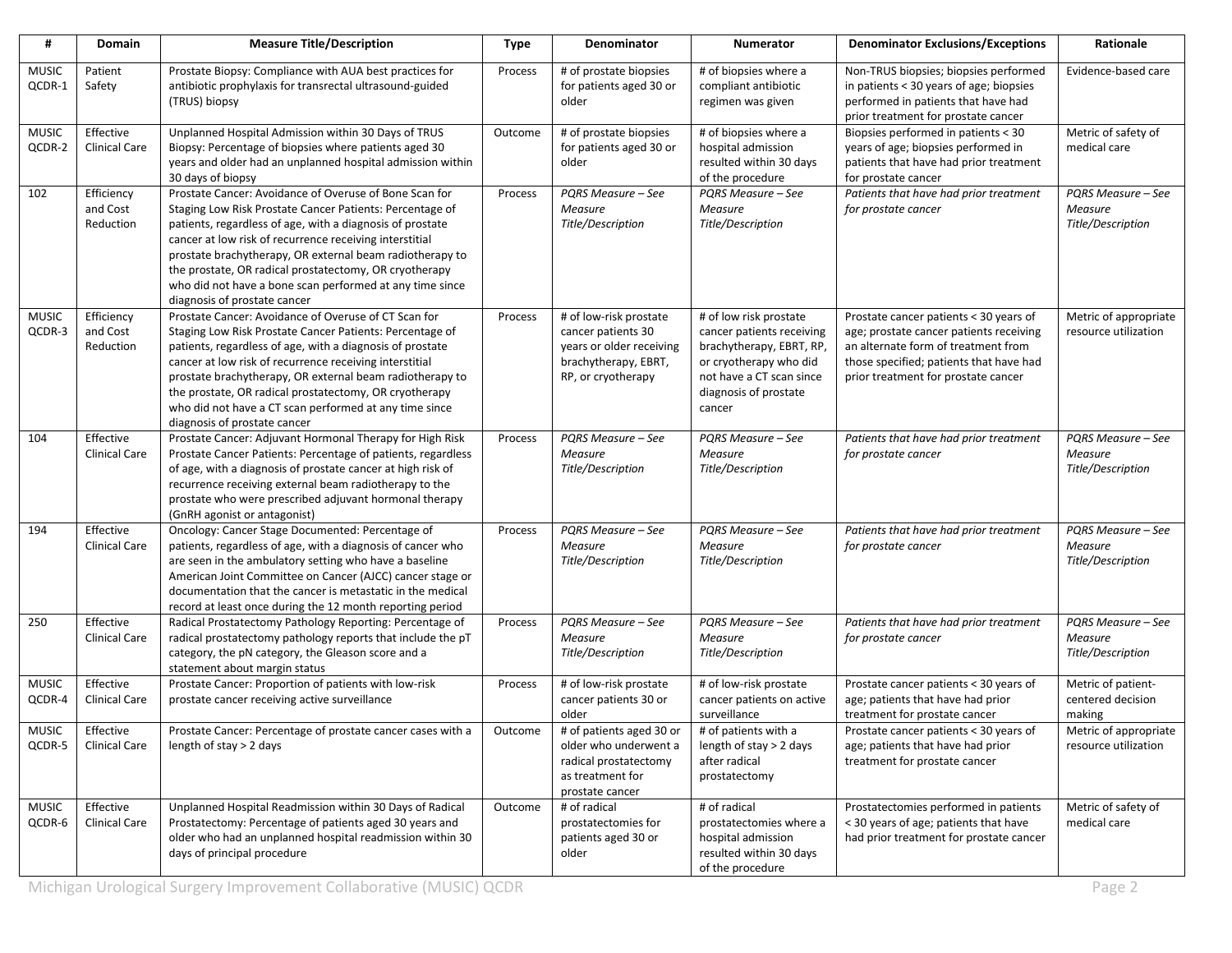# **Non-PQRS Measure #1 (MUSIC QCDR-1): Prostate Biopsy Antibiotic Compliance**

## **DESCRIPTION:**

Prostate Biopsy: Compliance with AUA best practices for antibiotic prophylaxis for transrectal ultrasound-guided (TRUS) biopsy

## **DOMAIN:**

Patient safety

## **NUMERATOR:**

# of biopsies where a compliant antibiotic regimen was given

#### **DENOMINATOR:**

# of prostate biopsies for patients aged 30 or older

## **DENOMINATOR EXCLUSIONS:**

Excludes non-TRUS biopsies; biopsies performed in patients < 30 years of age; biopsies performed in patients that have had prior treatment for prostate cancer

## **RATIONALE:**

Evidence-based care

# **Non-PQRS Measure # 2 (MUSIC QCDR-2): Unplanned Hospital Admissions within 30 days of TRUS Biopsy**

## **DESCRIPTION:**

Percentage of biopsies where patients aged 30 years and older had an unplanned hospital admission within 30 days of biopsy

## **DOMAIN:**

Effective clinical care

## **NUMERATOR:**

# of biopsies where a hospital admission resulted within 30 days of the procedure

## **DENOMINATOR:**

# of prostate biopsies for patients aged 30 or older

## **DENOMINATOR EXCLUSIONS:**

Excludes non-TRUS biopsies; biopsies performed in patients < 30 years of age; biopsies performed in patients that have had prior treatment for prostate cancer

# **RATIONALE:**

Metric of safety of medical care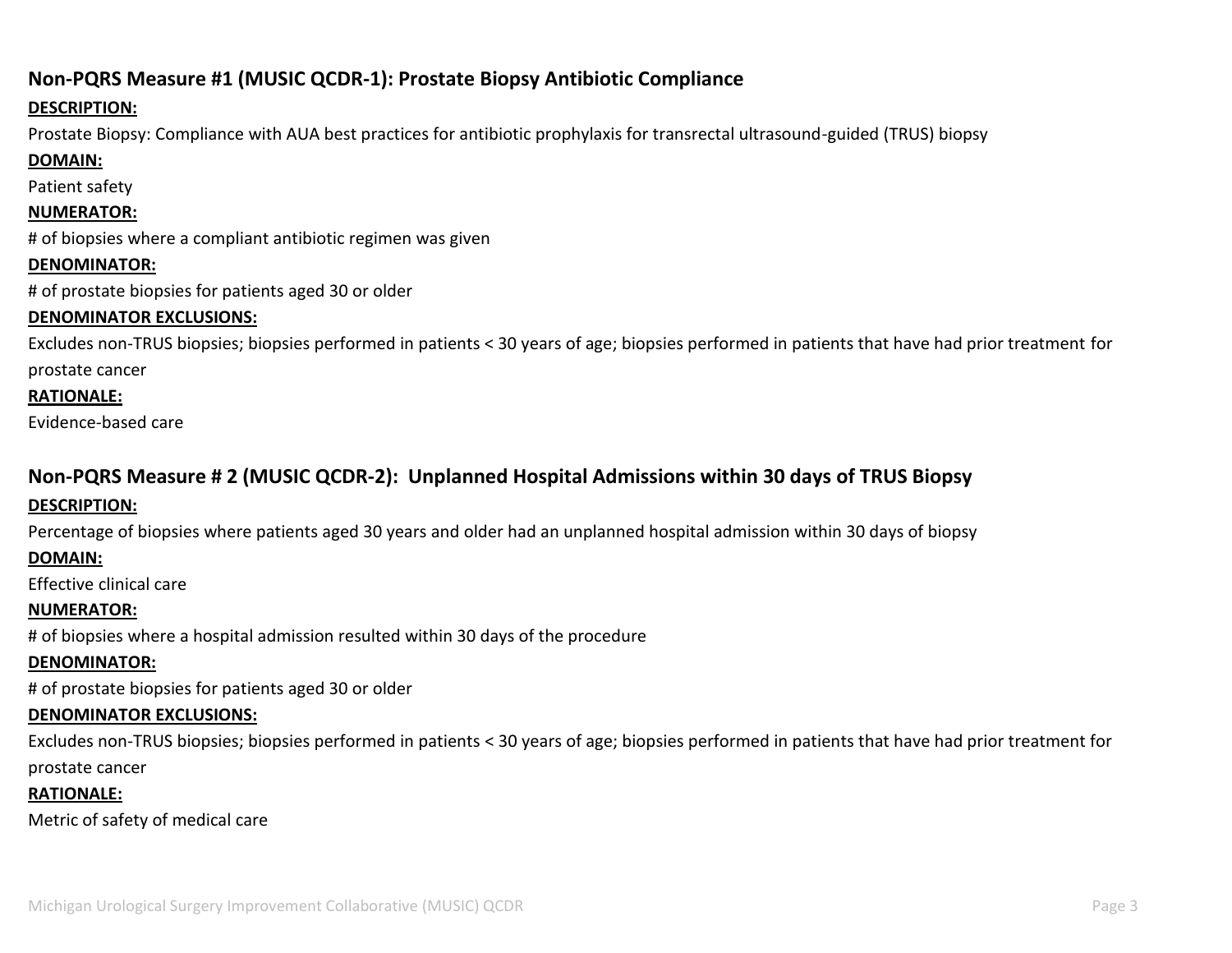# **Non-PQRS Measure # 3 (MUSIC QCDR-3): Prostate Cancer: Avoidance of Overuse of CT Scan for Staging Low Risk Prostate**

## **Cancer Patients**

#### **DESCRIPTION:**

Percentage of patients, regardless of age, with a diagnosis of prostate cancer at low risk of recurrence receiving interstitial prostate brachytherapy, OR external beam radiotherapy to the prostate, OR radical prostatectomy, OR cryotherapy who did not have a bone scan performed at any time since diagnosis of prostate cancer

#### **DOMAIN:**

Efficiency and cost reduction

#### **NUMERATOR:**

# of low risk prostate cancer patients receiving brachytherapy, EBRT, RP, or cryotherapy who did not have a CT scan since diagnosis of prostate cancer **DENOMINATOR:**

# of low-risk prostate cancer patients 30 years or older receiving brachytherapy, EBRT, RP, or cryotherapy

#### **DENOMINATOR EXCLUSIONS:**

Excludes prostate cancer patients < 30 years of age; prostate cancer patients receiving an alternate form of treatment from those specified; patients that have had prior treatment for prostate cancer

#### **RATIONALE:**

Metric of appropriate resource utilization

## **Non-PQRS Measure # 4 (MUSIC QCDR-4): Prostate Cancer: Proportion of Patients with Low-Risk Prostate Cancer Receiving**

## **Active Surveillance**

#### **DESCRIPTION:**

Proportion of patients with low-risk prostate cancer receiving active surveillance

#### **DOMAIN:**

Effective clinical care

#### **NUMERATOR:**

# of low-risk prostate cancer patients on active surveillance

#### **DENOMINATOR:**

# of prostate biopsies for patients aged 30 or older

#### **DENOMINATOR EXCLUSIONS:**

Excludes prostate cancer patients < 30 years of age; patients that have had prior treatment for prostate cancer

#### **RATIONALE:**

#### Metric of patient-centered decision making

Michigan Urological Surgery Improvement Collaborative (MUSIC) QCDR **Page 4** and the state of the state of the state of the state of the state of the state of the state of the state of the state of the state of the state of